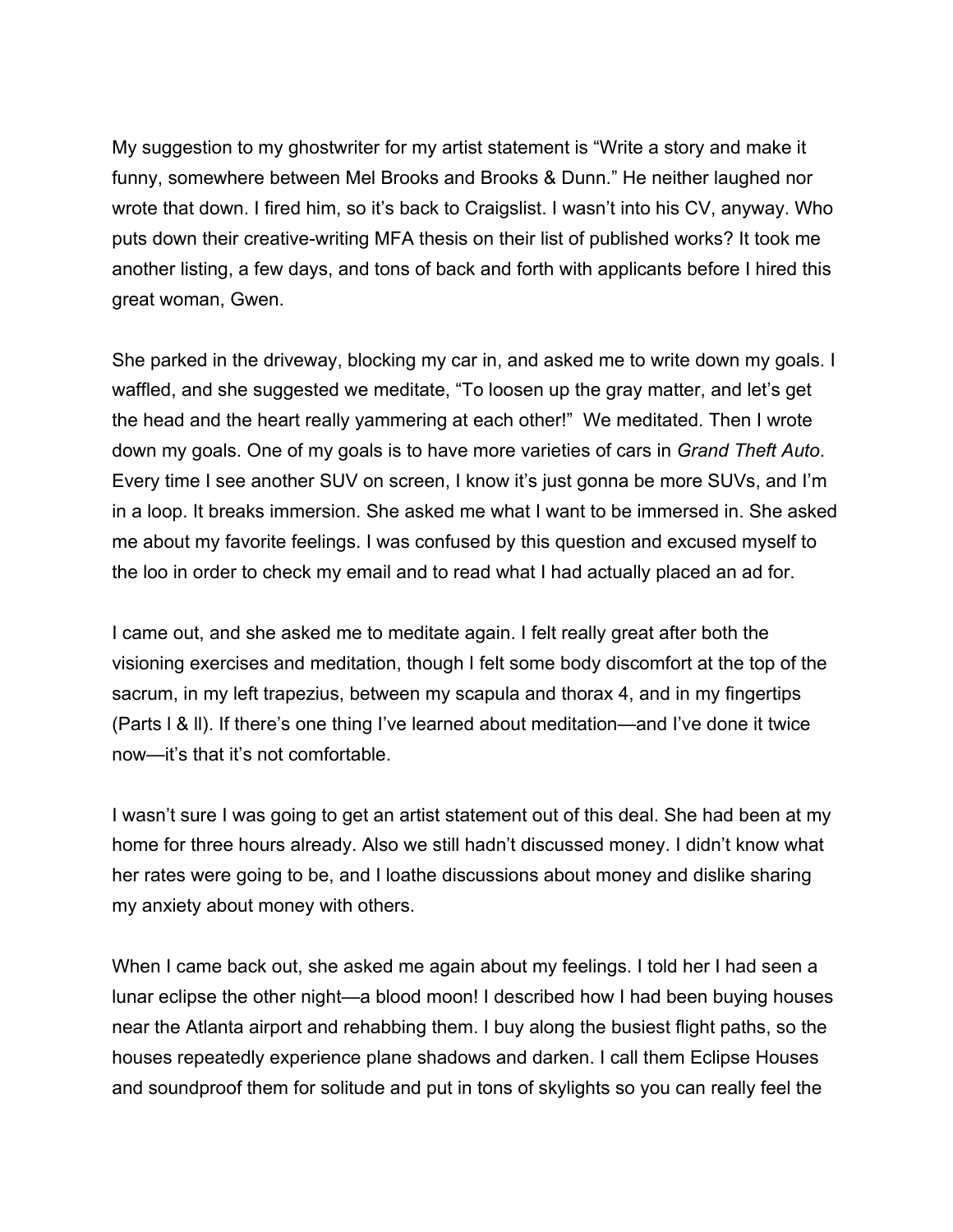shadow. I also feel like the ATL is a good bet to cash in on that *Walking-Dead* market when the plague hits. People are going to want to be close to the CDC unless, of course, they do like they did with AIDS and blame it on us.

Gwen asked me if I had thought about migratory patterns and sky maps when I began this project. I said, "What I know about maps could fit on a postage stamp depicting a map, on a postage stamp." She explained computational mapping and salmon runs. She said a friend had seen a salmon run in Haines, Alaska—or near there—and how a person could walk across the river on the fishes' backs. She talked about how the salmon were shoulder-to-shoulder like a never-ending rugby scrum and how the bears grab the salmon, eat the brains, eat the roe, and toss them over their shoulders as if trunk rummaging for protein. Salmon, brains, roe, next. American bald eagles, being lazy-ass scavengers, saunter over and eat the rest of the brainless, eggless carcass. They should have a GIF of that on the back of the dollar bill: a fat old raptor in sweatpants hooked up to a home dialysis machine, holding a *DualShock 4* controller in one hand and a salvaged salmon in the other.

I described much of my art to Gwen as "digital" and used the phrase "the technological sublime" to describe *Wikipedia* and *IMDB* as the God Head, the way earlier generations might refer back to Suetonius or Marlowe or Merlin and Percival. She asked me to describe a technological experience equal to sitting next to a bear eating salmon brain. I began to realize we weren't discussing art.

We meditated again, and I realized I need to stretch more. My back still felt tight. But this time Gwen told me that when I begin to lose my breath, to pretend there's a puppy leash on my thoughts and to gently puppy pull my thoughts back to my breath and look at the back of my eyes, which should remain visually static.

When we finished—I've now meditated four times today, four times more than I had in my life–Gwen asked me to describe an experience in the digital world that's the same as meditation. I mentioned going down a Cockney rhyming slang K-Hole while on ketamine. Pretty meta. In fact, I'm pretty sure I was wearing a Metta World Peace jersey. (My World B. Free throwback was in the wash.) She said drugs don't count and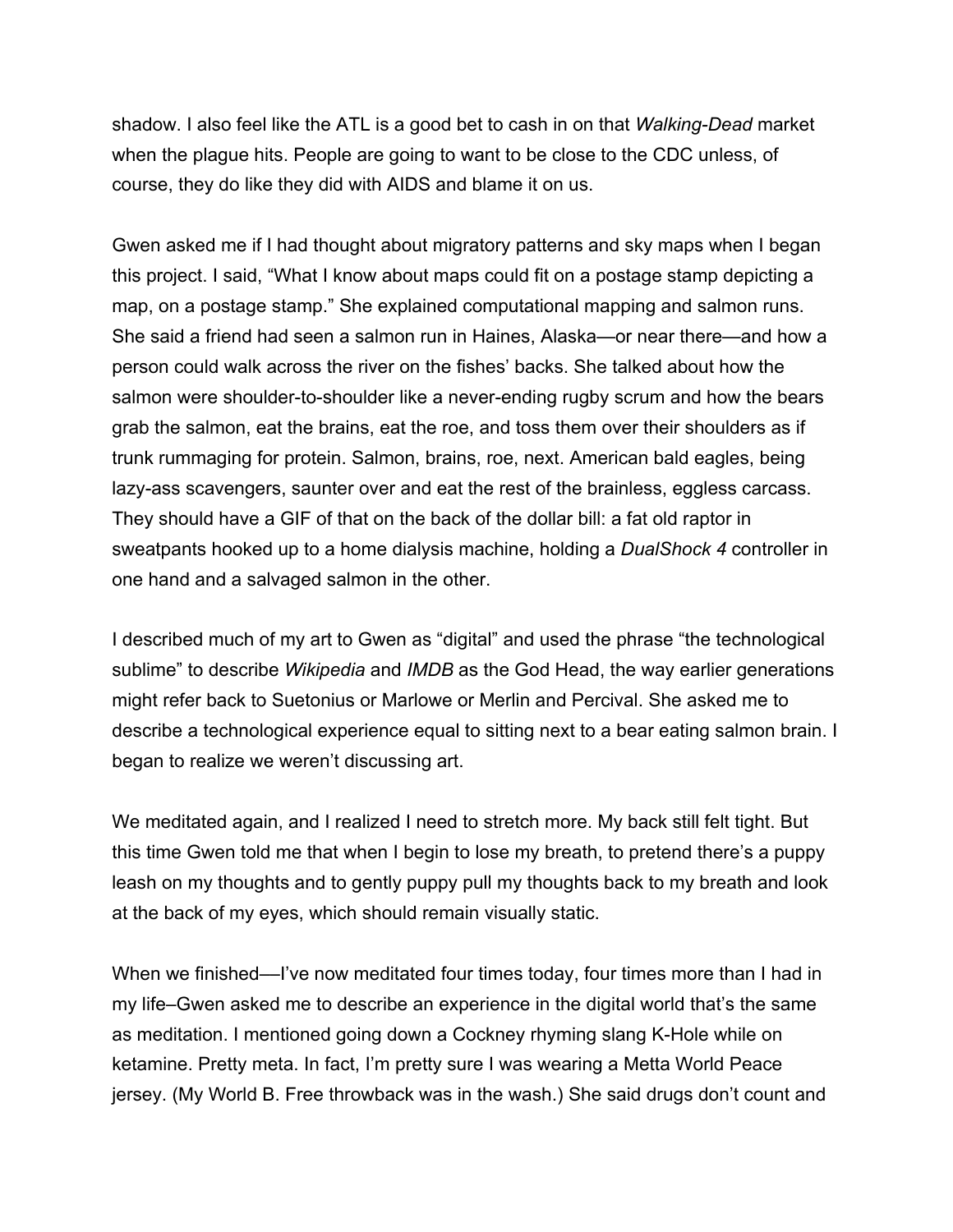that "Our aim isn't dissociation but experience. One promotes apathy, and one promotes empathy." I jokingly said, "Yeah? Which is which?" Haha. She frowned and stared at me.

I feigned some GI problems, went into the bathroom, and cried a little bit. I ran the water to shield the sniffles. I felt guilty for running the water right down the drain. It made me feel the same way as when I use a straw and I know they made it and shipped it and packaged it and packaged it inside of a larger package, which was inside an even larger carton, which was on a pallet covered in plastic to hold it all together so that it could make it over from China, or wherever, in a container on a container ship. And now I've unwrapped it, and I'm going to use it once, and it will go right in the landfill after the busser clears it and the dishwasher takes it to the dumpster; the sanitation professional takes it to way station, where it then goes on to the landfill, where the polyethylene corn syrup suction device has a half life of about forty-eight years—or about as long as a mature male lake sturgeon lives. This made me cry more. I cleaned up, flushed, wiped my face, and turned off the water. I hadn't cried since I found out my mom's dog died, and that was years and years ago.

Gwen suggested a walk. I think she knew I was crying, even though I had fake flushed twice––more water waste. As we walked, she named many trees in English and Latin. She pointed out what was edible: service berries, sedum, sorrel, purslane, sidewalk salad. She pointed out a bee and identified many birdcalls and could whistle some back. She didn't do any of this in a show offy way. She asked if I had brought my phone. She had suggested I wouldn't need it on the walk. I said yes, "I have it," somewhat sheepish, somewhat defiant, and said I needed it for the time. I didn't have a watch.

She asked me to read a QR code on a tree. I didn't see any code, but I still looked for some hidden pattern that would show the alignment targets, those large outer squares. She took my phone. It also didn't work for her, and she said, "Oh, right, because trees have 32 million times more information than a Toyota produced 2-D barcode." She asked me if I had backed up my phone recently. I lied and said yes, and she dropped my phone down the sewer. Gwen said there was a QR code in the sewer and that the phone would likely swim home through the sewer up the toilet like a migrating,